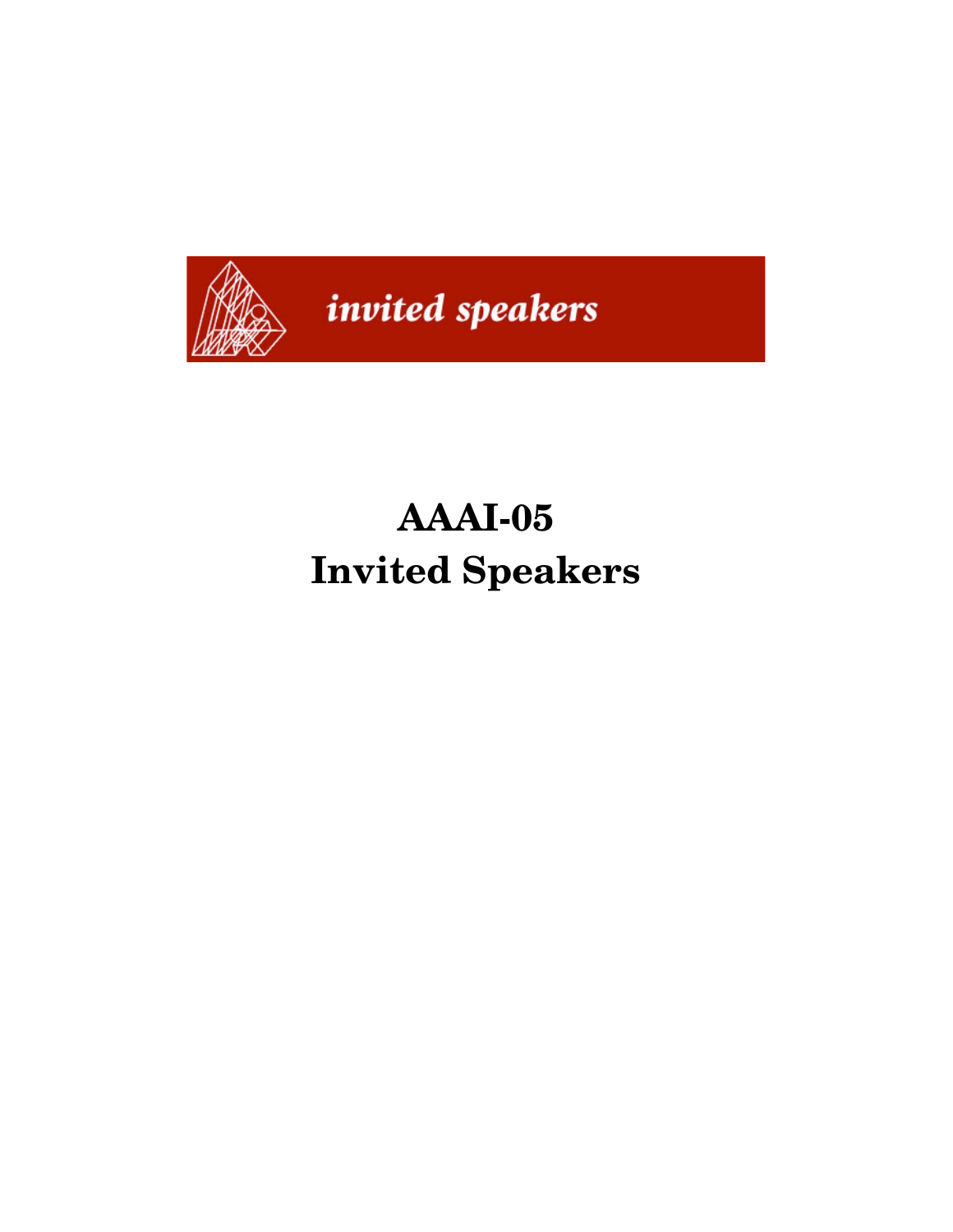

*AAAI-05 Keynote Address* **Internal Grounding, Reflection and the Illusion of Self-Consciousness** Marvin Minsky, Massachusetts Institute of Technology.

Minsky will present two apparently new kinds of theories about high-level cognitive processes that he predicts will lead to important new approaches to several old questions about the course of child development and about the phenomenology of subjective experience.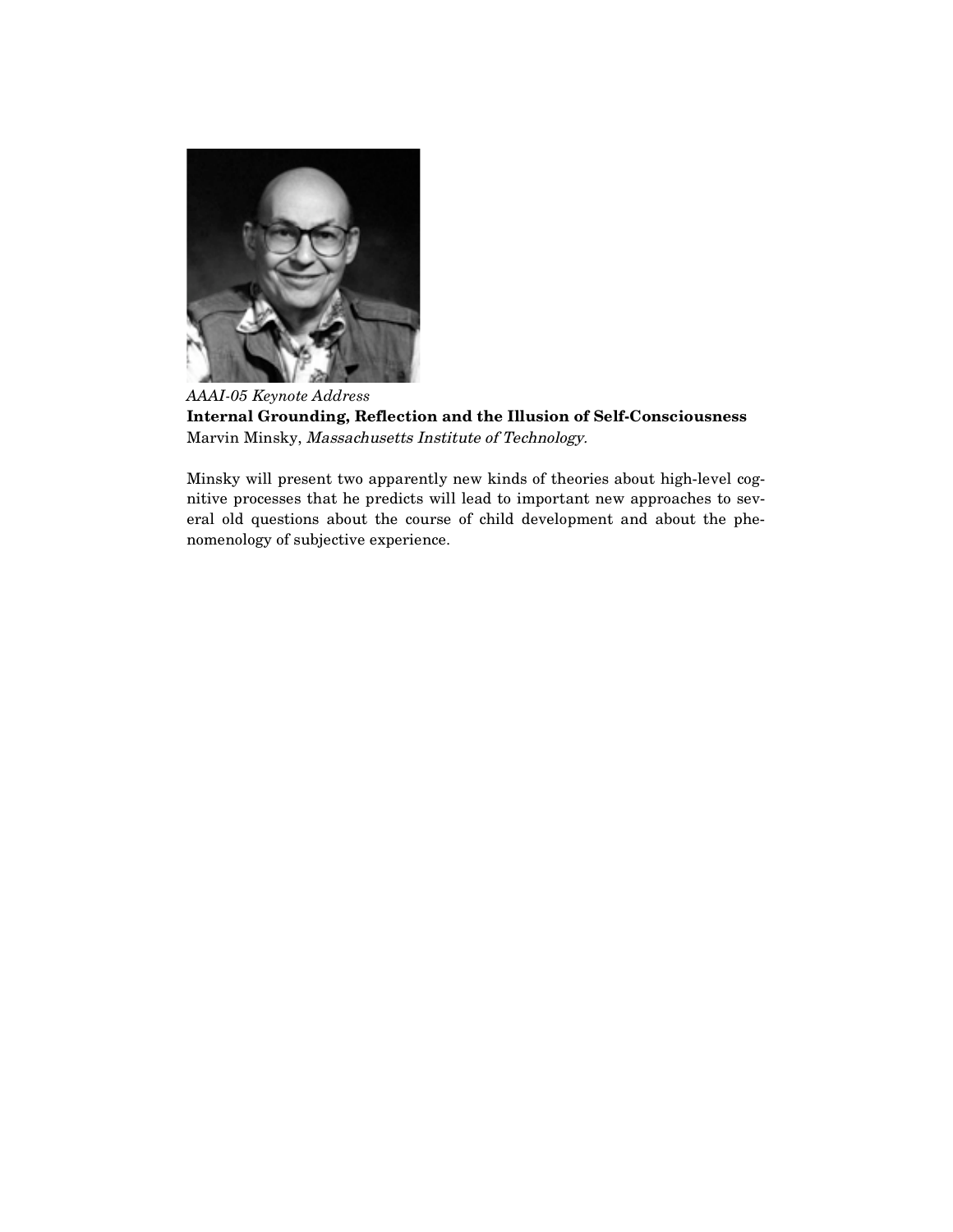

#### *AAAI Presidential Address* **(AA)AI: More than the Sum of its Parts** Ronald J. Brachman, Corporation for National Research Initiatives

Recent thinking has it that AI, once a vibrant, broadly-encompassing field with a grand shared vision of creating intelligent machines, has devolved into a loosely connected set of distinct specialty areas with little communication or mutual interest between them. To the extent that this is true, it is a disappointing development and leads one to wonder about the necessity and value of AAAI. But, Brachman argues, the consequences are actually far worse: because of the nature of intelligence when embedded in the real world, the centrifugal force on the field is likely to thwart the very mission that drives it. Brachman will wander through some thinking on the role of systems integration, the value and challenge of architecture, and some promising developments in large projects that are helping to increase the centripetal force on AI. He concludes by discussing why AAAI is more essential than ever.

Ron Brachman is the Director of the Information Processing Technology Office at the Defense Advanced Research Projects Agency (DARPA). In that capacity, he directs a large initiative in cognitive systems for the agency, covering science and technology in learning, reasoning, machine perception, robotics, natural language processing, cognitive architectures, and related areas. The office agenda also covers significant work in computing, including high-productivity computing systems and networking. Prior to joining DARPA, Dr. Brachman was a research vice president at AT&T Labs and prior to that, at Bell Labs. His laboratory performed research in IP communications services and supporting technologies, including secure systems, human-computer interaction, and artifi-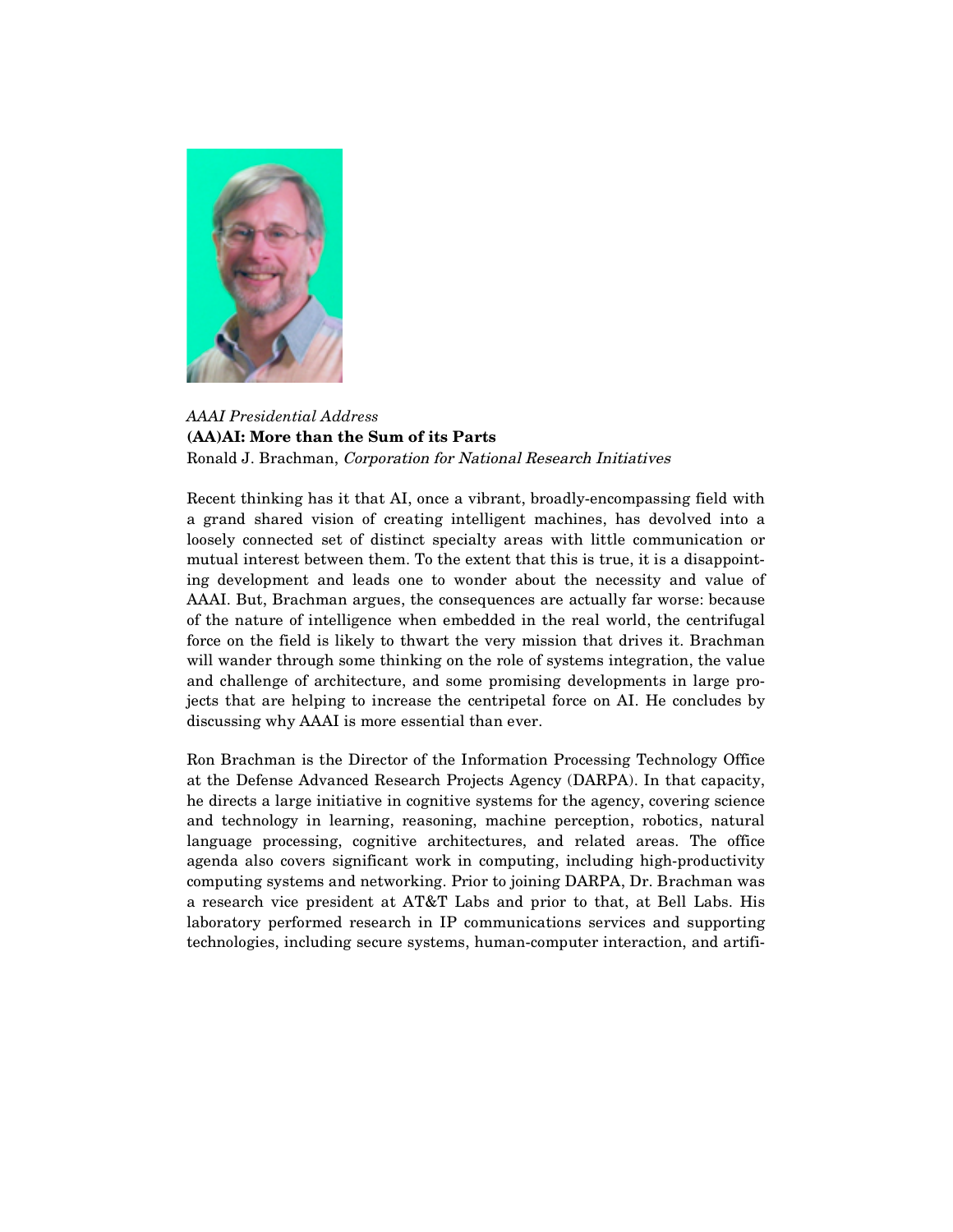cial intelligence. Prior to joining Bell Labs in 1985, Dr. Brachman was instrumental in the design and implementation of several well-known knowledge representation systems, including KL-One, Krypton, and CLASSIC, and his work formed the basis for an entire subfield of research in AI (description logics). He received the B.S.E.E. degree from Princeton University (1971), and S.M. and Ph.D. degrees in applied mathematics from Harvard University (1972, 1977). Ronald Brachman is currently President of the American Association for Artificial Intelligence (AAAI). With Hector Levesque, he has recently published a textbook entitled Knowledge Representation and Reasoning (Morgan Kaufmann, 2004). He is a Founding Fellow of AAAI, and was inducted as a Fellow of the Association for Computing Machinery in 1999.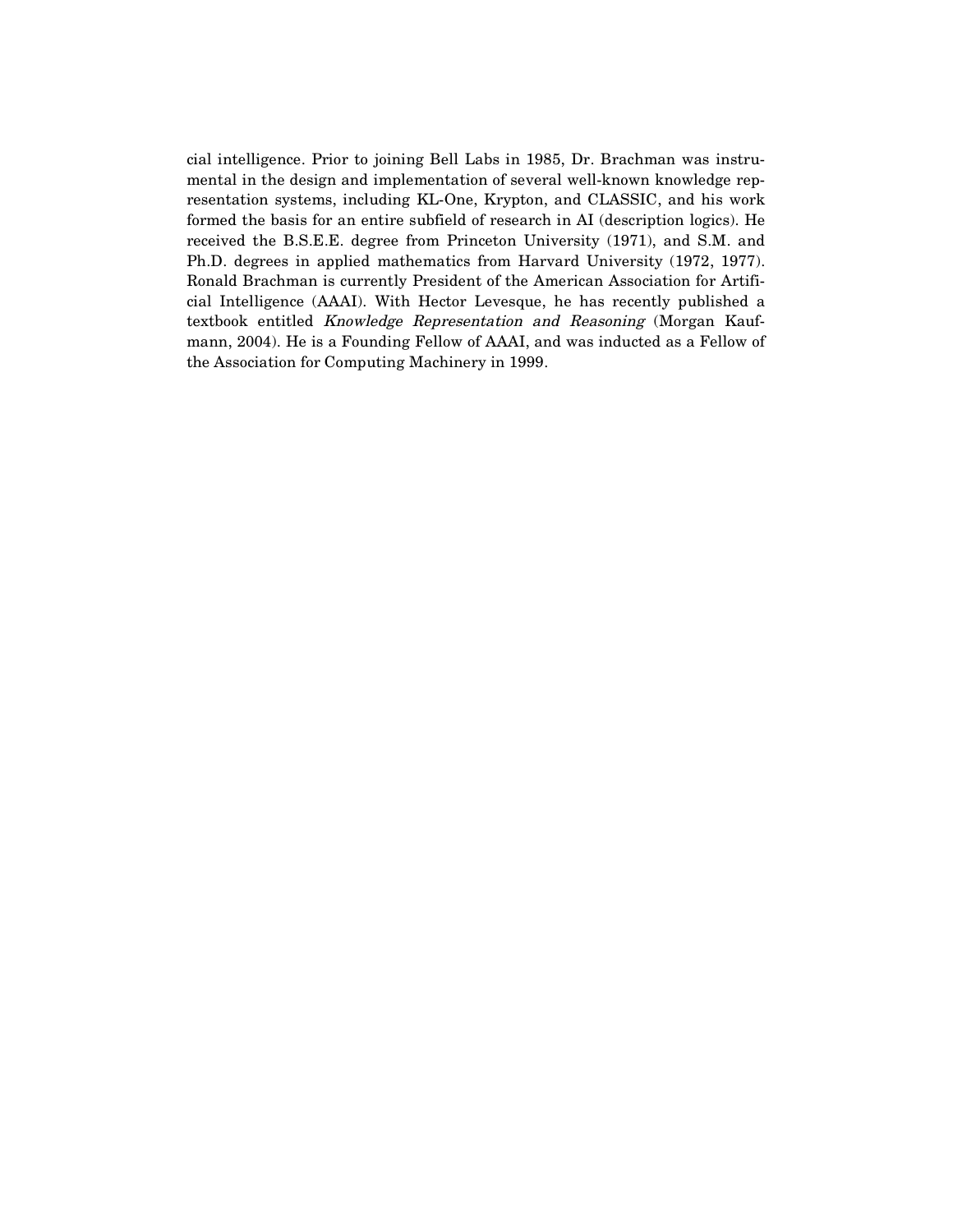

IAAI-05 Robert S. Engelmore Memorial Lecture **Knowledge as Power: A View from the Semantic Web** James Hendler, University of Maryland

The emerging semantic web focuses on bringing KR-like capabilities to Web applications in a Web-friendly way. The ability to put knowledge on the Web, share it, and reuse it through standard Web mechanisms provides new and interesting challenges to artificial intelligence. In this talk, Hendler explores the similarities and differences between the semantic web and traditional AI knowledge representation systems, and sees if he can validate the analogy "the semantic web is to KR as the Web is to hypertext."

Jim Hendler is a professor and director of the Joint Institute for Knowledge Discovery at the University of Maryland. One of the inventors of the semantic web, Hendler was the recipient of a 1995 Fulbright Foundation Fellowship, is a former member of the US Air Force Science Advisory Board, and is a Fellow of the American Association for Artificial Intelligence. He is also the former chief scientist of the Information Systems Office at the US Defense Advanced Research Projects Agency (DARPA), was awarded a US Air Force Exceptional Civilian Service Medal in 2002, and is a member of the World Wide Web Consortium's Semantic Web Coordination Group. He is the editor in chief of IEEE Intelligent Systems and is on the Board of Reviewing Editors for Science.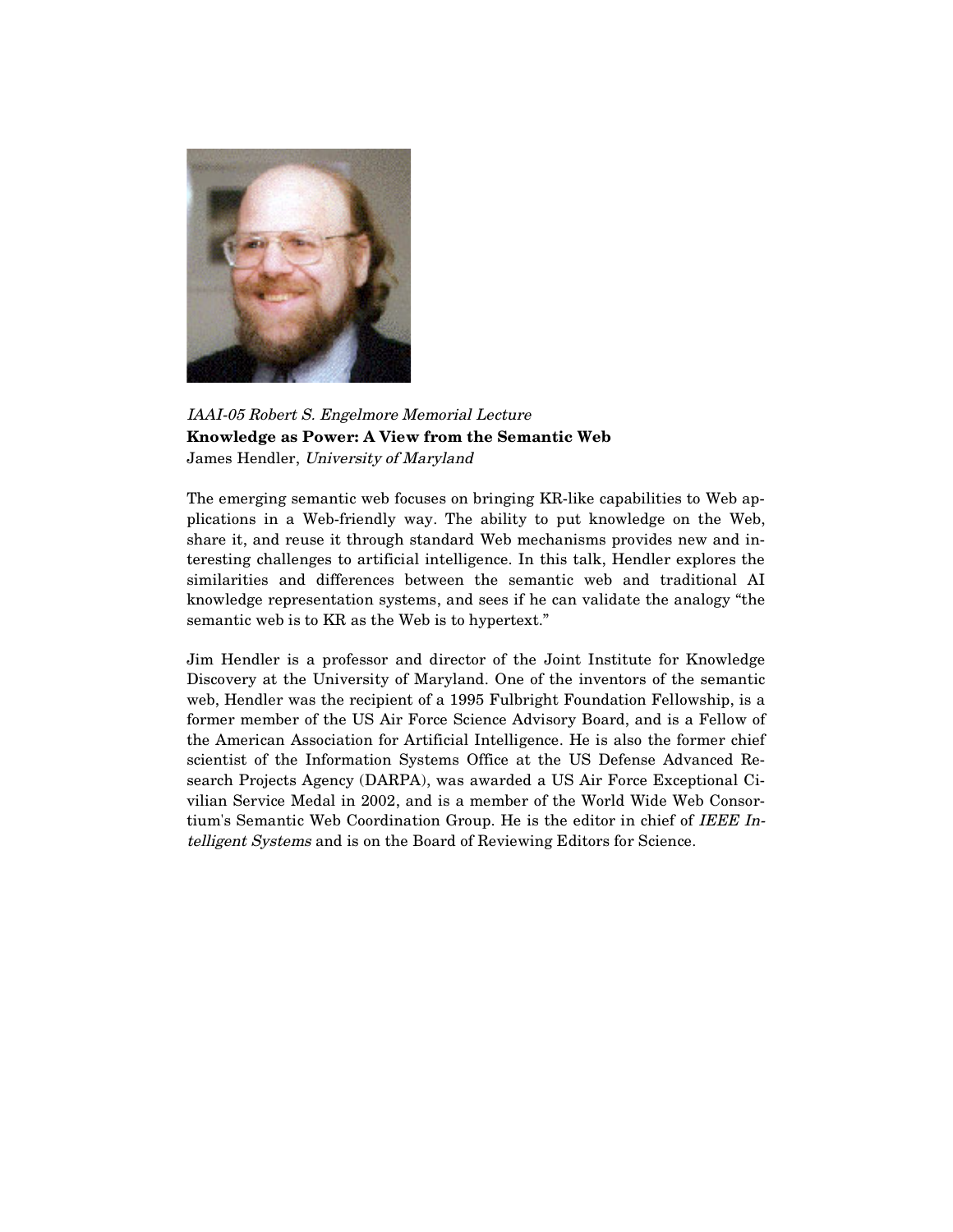

## AAAI-05 Invited Talk: **How Can AI and Robotics Help Us Understand Social Animal Behavior?** Tucker Balch, Georgia Institute of Technology

Animal behavior, especially social insect behavior, is a well-known, rich source of inspiration for intelligent system design. In this talk Balch asks the inverse question: "How can AI contribute to the understanding of social animal behavior?" He will present several successful examples, including work at his lab and elsewhere.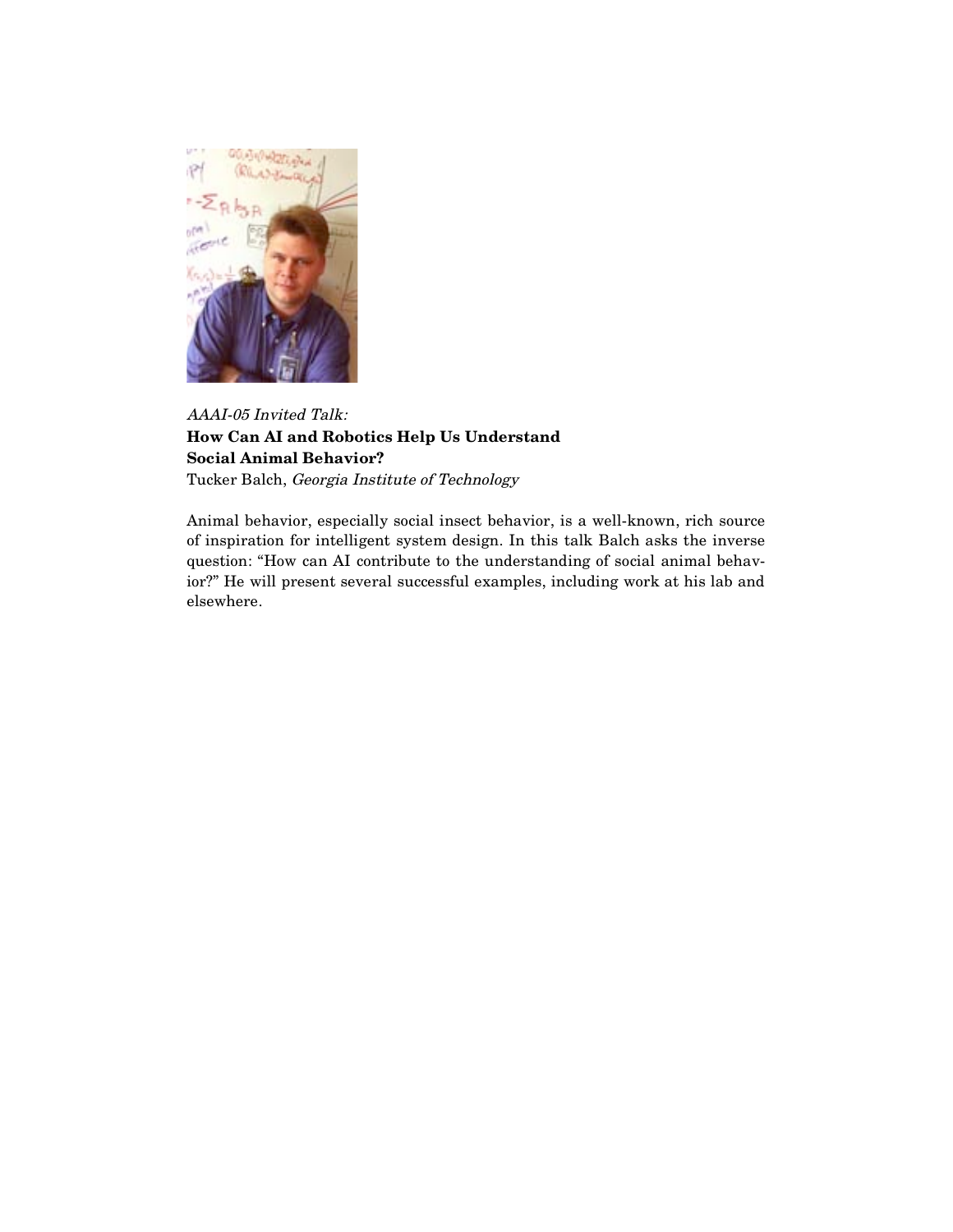

#### AAAI-05 Invited Talk: **From Knowledge to Intelligence — Building Blocks and Applications** Chitta Baral, Arizona State University

Acquiring knowledge and reasoning with knowledge is central to manifestation of intelligence. Thus from the early days of AI there has been a quest for developing knowledge representation formalisms and corresponding reasoning mechanisms. In this talk Baral will present recent advances in this front, in particular in the development of large support structures around some of the formalisms and their use in application domains such as space shuttles, molecular interaction in cells, and textual question answering.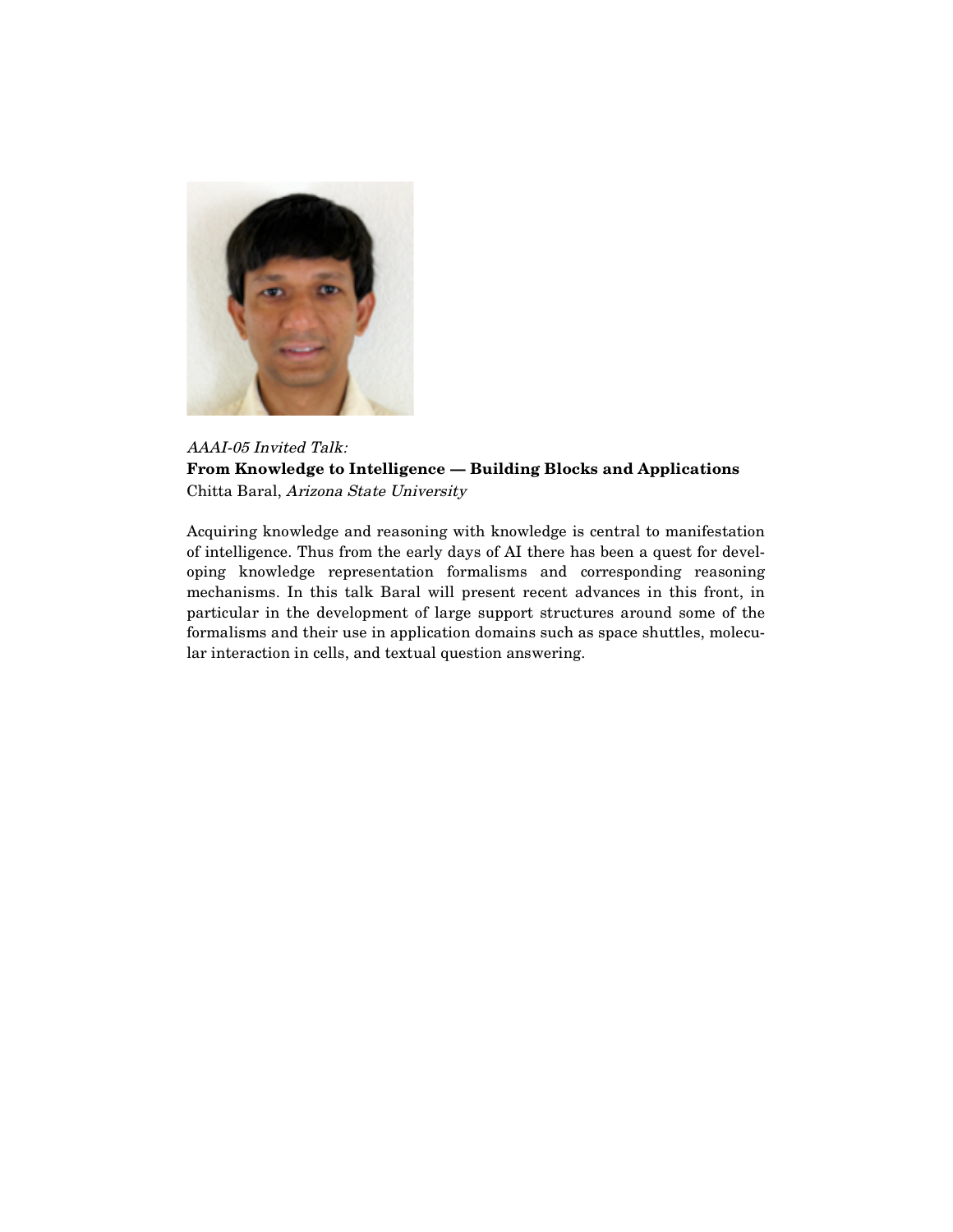

AAAI-05 Invited Talk: **Multiagent Learning in Games** Amy Greenwald, Brown University

What is the outcome of multiagent learning in games? Convergence can be slippery: no-regret learning in repeated games converges only to a set of equilibria, while value iteration in Markov games can converge to a cycle. Greenwald will describe these findings and present the theory of stochastic stability as a means of characterizing the dynamics of multiagent learning in games.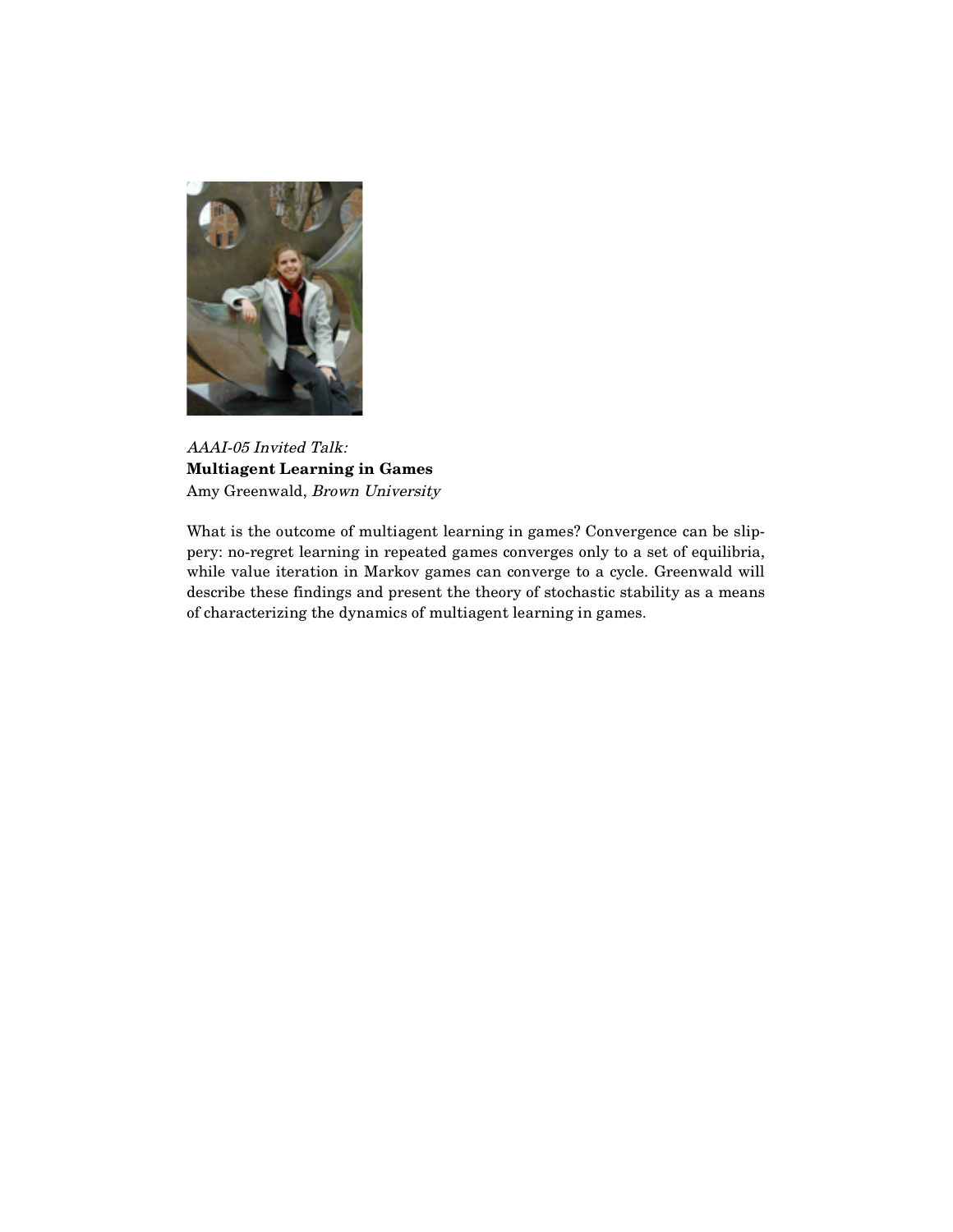

AAAI-05 Invited Talk: **Faceted Metadata in Search Interfaces** Marti Hearst, University of California Berkeley School of Information Management and Systems

In the feverish debate about how to improve search, the flexible use of metadata has been winning advocates. In this talk Hearst will describe the advantages and pitfalls of using faceted metadata for integrated browsing and search of large information collections. This opens up an exciting opportunity for AI techniques to truly help improve search, since methods are needed for automated creation of categories and their labels, and assignment of items to categories, for a wide range of media types including text, audio, images, and video.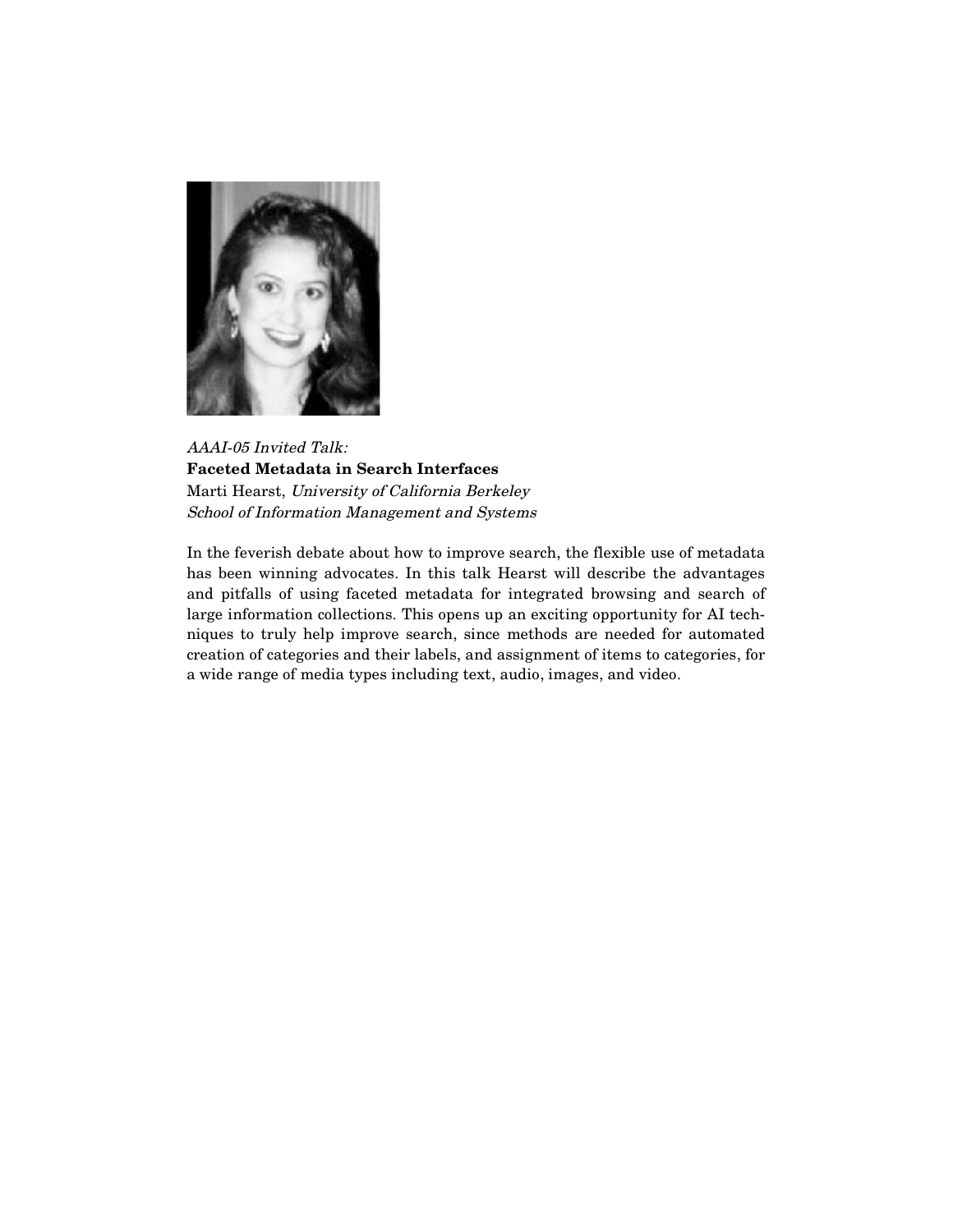

#### AAAI-05 Invited Talk: **Representation Policy Iteration: A Unified Framework for Learning Behavior and Representation** Sridhar Mahadevan, University of Massachusetts, Amherst

Mahadevan discusses a longstanding intellectual puzzle in AI: How can agents bootstrap the learning of novel representations from experience, freeing the human designer from having to specify this knowledge? He describes a novel class of adaptive planning algorithms—representation policy iteration—which can simultaneously learn representations and value functions.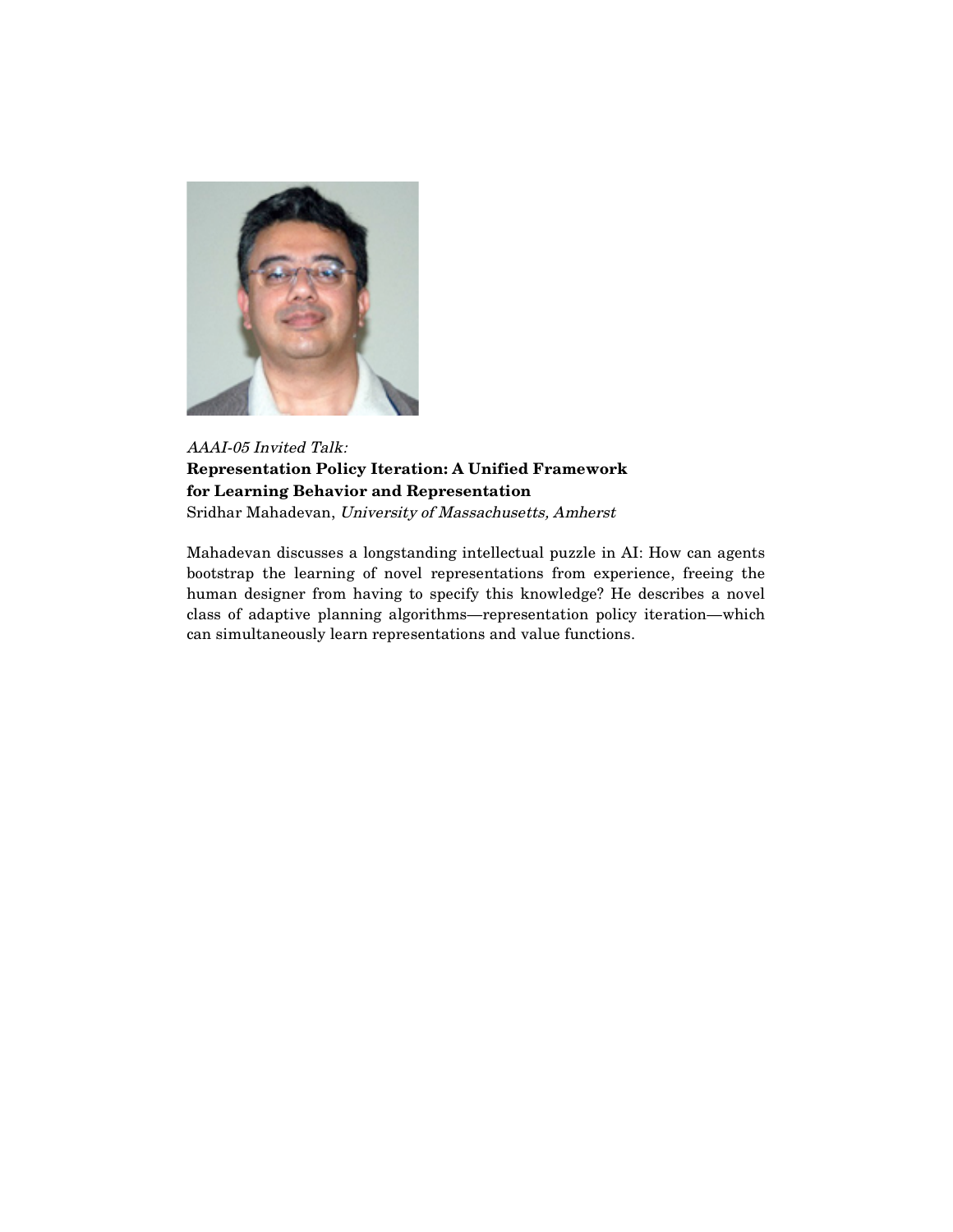

AAAI-05 Invited Talk: **May All Your Plans Succeed!** Dana S. Nau, University of Maryland

Automated planning technology has become mature enough to be useful in applications that range from game-playing to control of space vehicles. In this talk, Nau will discuss where automated-planning research has been, where it is likely to go, some directions to aspire to, and some major challenges.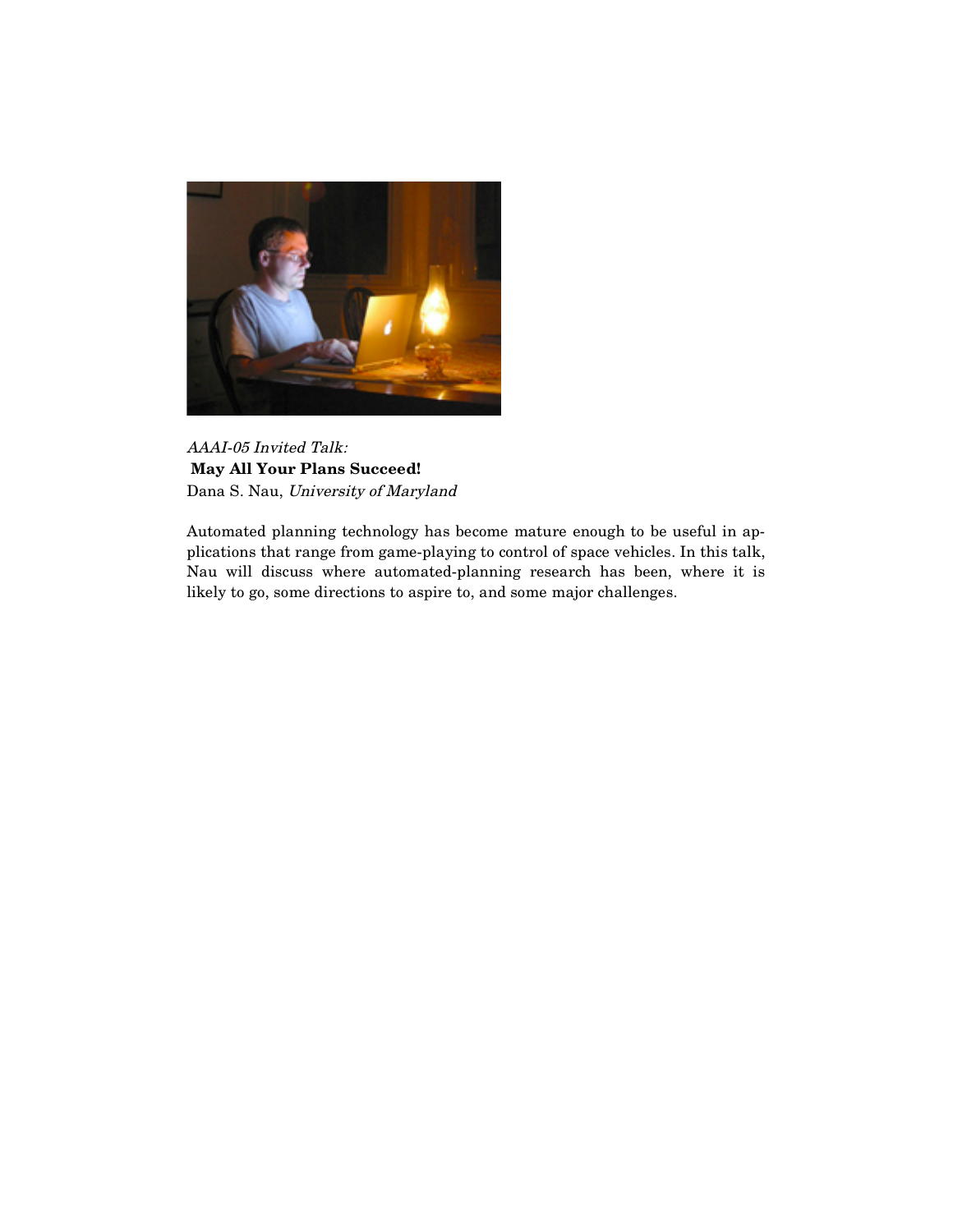

# IAAI-05 Invited Talk: **From AI Winter to AI Spring: Can a New Theory of Neocortex Lead to Truly Intelligent Machines?**

Jeff Hawkins, Founder, Numenta, Inc.

In his recent book On Intelligence, Hawkins proposed that the neocortex can be understood as a hierarchical sequence memory. Since the book was written, the theory has been formalized as a modified belief propagation network. Prototype implementations can solve previously intractable vision recognition problems. However the theory is not a theory of "vision" but a theory of cortex and therefore is applicable to many difficult AI problems. Hawkins will describe the basics of the theory, demonstrate a working prototype, and discuss its potential impact on the AI community. In February Hawkins formed a new company, Numenta, Inc. to promote and develop this technology.

Jeff Hawkins is the architect of many computer products including the PalmPilot, Visor, and Treo families of handheld computers and smartphones. He cofounded Palm Computing and Handspring Inc., and currently serves as chief technology officer at palmOne, Inc., the company created through the merger of Palm and Handspring. In 2002, Hawkins created the Redwood Neuroscience Institute (RNI) to pursue his lifelong passion to learn how the brain works. Hawkins continues to serve as a director of RNI. In February 2005, Hawkins formed a new company, Numenta, Inc.. The Numenta technology, called Hierarchical Temporal Memory (HTM), is based on a theory of the neocortex described in Hawkins' book On Intelligence (with coauthor Sandra Blakeslee). Hawkins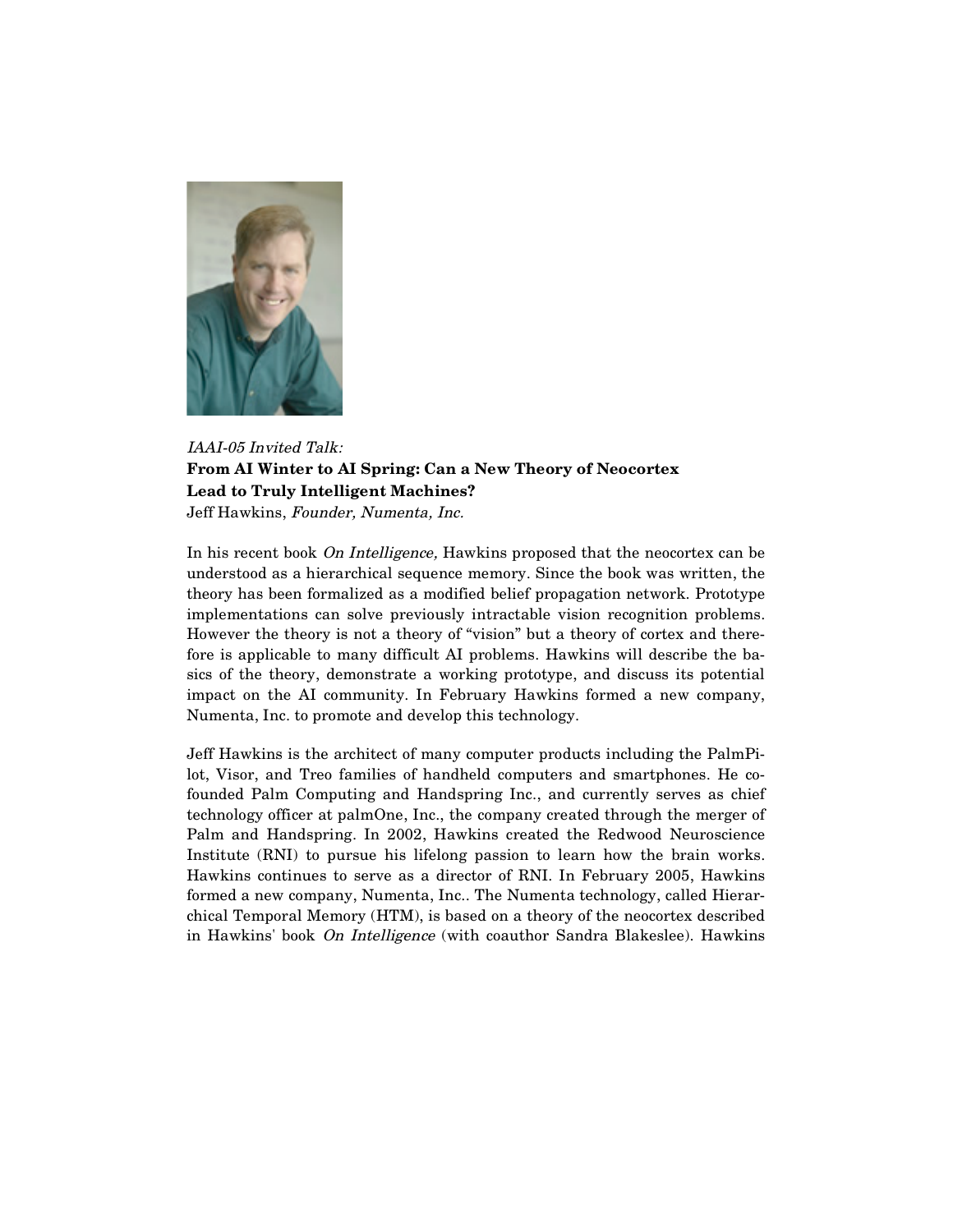holds a B.S. in electrical engineering from Cornell University, is a member of the scientific board of directors at Cold Spring Harbor Labs, one of the world's leading biological research laboratories, and was elected to the National Academy of Engineering in 2003.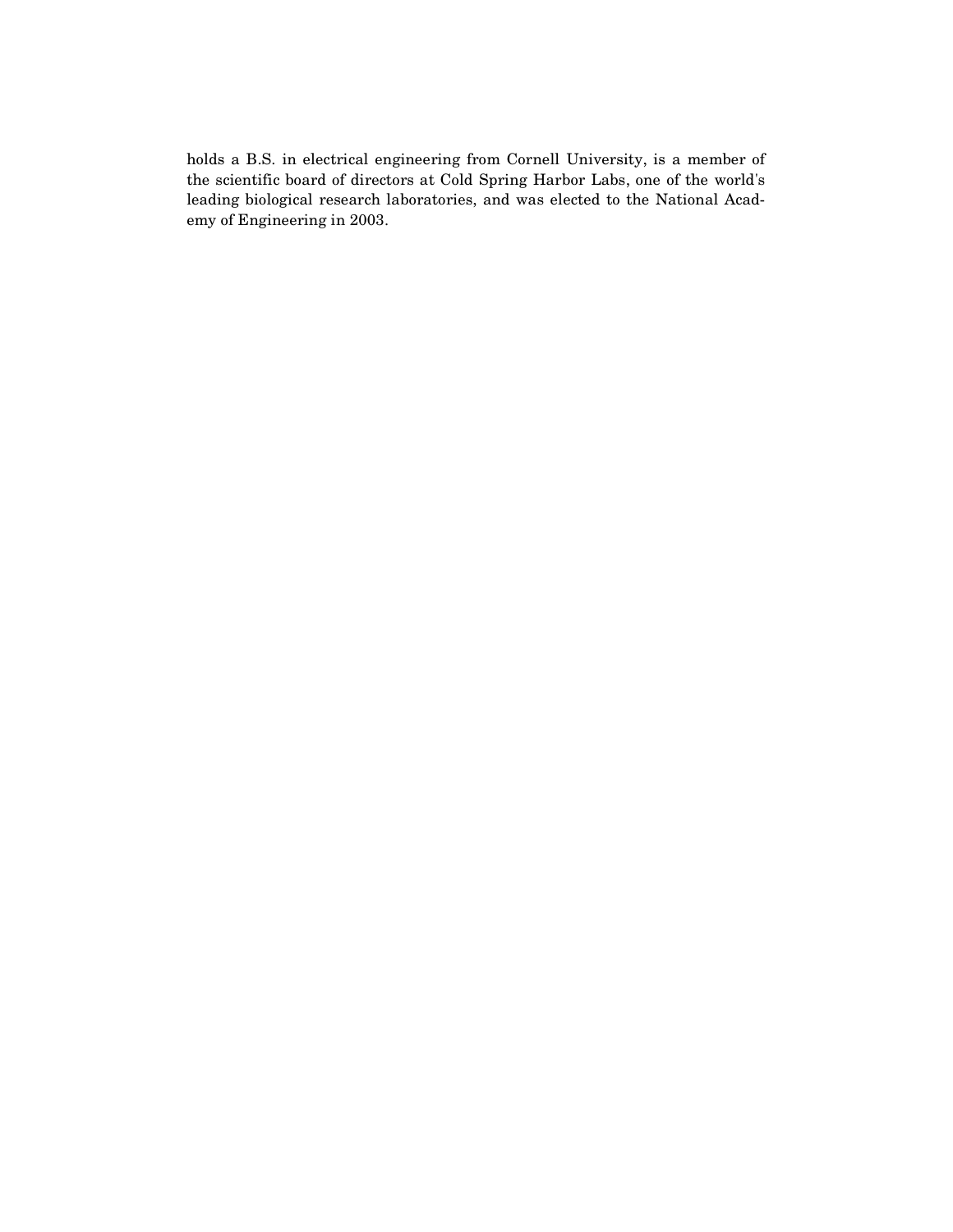

## IAAI-05 Invited Talk: **Real World Applications of Genetic Programming: Circuits, Optics, Dynamic System Control**

Martin A. Keane, vice-president at Genetic Programming Inc.

Genetic programming has delivered a progression of qualitatively more substantial results in synchrony with five approximately order-of-magnitude increases in the expenditure of computer time. In this talk Keane will discuss the most recent results: real world results in the use of genetic programming in the design of electronic circuits, optical systems and controllers for dynamic systems including examples in each field of the functional replication of recently patented inventions.

Martin A. Keane is vice president at Genetic Programming Inc. and a consultant to various computer-related and gaming-related companies. His research interests include applying genetic programming to the design of controllers for non linear dynamic systems. He received a Ph.D. in mathematics from Northwestern University.